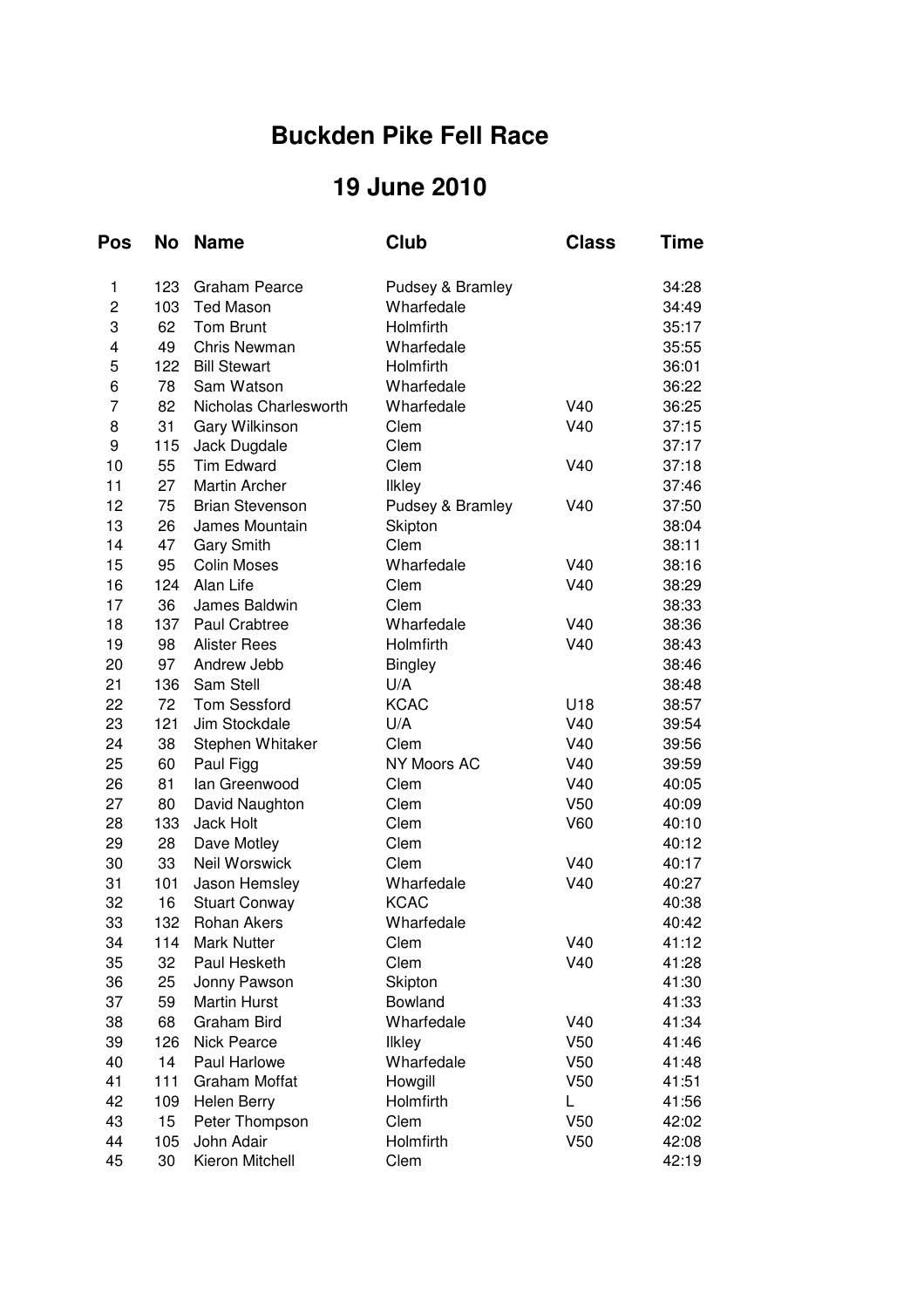| 46 | 89                   | <b>Martin Roberts</b>   | Todmorden Har    | V <sub>50</sub> | 42:22 |
|----|----------------------|-------------------------|------------------|-----------------|-------|
| 47 | 104                  | Lisa Lacon              | Holmfirth        | L               | 42:25 |
| 48 | 102                  | Daz Horner              | <b>KCAC</b>      |                 | 42:33 |
| 49 | 44                   | Joe Atherton            | <b>KCAC</b>      |                 | 42:37 |
| 50 | 1                    | Andy Holden             | Wharfedale       | V40             | 43:00 |
| 51 | 77                   | JP Hopkinson            | <b>KCAC</b>      |                 | 43:08 |
| 52 | 58                   | Ali Welsh               | Bowland          | V40             | 43:10 |
| 53 | 20                   | Ivan Whigham            | Clem             | V40             | 43:23 |
| 54 | 57                   | Aly Raw                 | <b>Bingley</b>   | <b>LV40</b>     | 43:28 |
| 55 | 37                   | Darren Holland          | Clem             |                 | 43:39 |
| 56 | $\overline{7}$       | <b>Scott Baistow</b>    | Wharfedale       | U18             | 43:56 |
| 57 | 108                  | Jonathan Gibson         | Wharfedale       | V40             | 44:17 |
| 58 | 21                   | Norman Bush             | <b>Ilkley</b>    | V70             | 44:35 |
| 59 | 76                   | <b>Charlie Marshall</b> | <b>KCAC</b>      | V <sub>50</sub> | 44:37 |
| 60 | 6                    | Peter Jackson           | Wharfedale       | V <sub>50</sub> | 45:11 |
|    |                      |                         |                  |                 |       |
| 61 | 86<br>$\overline{4}$ | <b>Andy Blackett</b>    | U/A              |                 | 45:34 |
| 62 |                      | <b>Brett Weedon</b>     | <b>KCAC</b>      | V <sub>50</sub> | 45:35 |
| 63 | 131                  | Mark Whitaker           | <b>KCAC</b>      | V40             | 45:40 |
| 64 | 129                  | <b>Matthew Hird</b>     | Wharfedale       |                 | 45:47 |
| 65 | 74                   | <b>Chris Crabtree</b>   | Trawden          |                 | 45:53 |
| 66 | 5                    | <b>Russell Lee</b>      | <b>KCAC</b>      | V40             | 45:59 |
| 67 | 118                  | Mark Taylor             | Clem             |                 | 46:00 |
| 68 | 96                   | Andrew Robinson         | Clem             | V <sub>50</sub> | 46:04 |
| 69 | 100                  | Tamara Hird             | Wharfedale       | L               | 46:09 |
| 70 | 19                   | <b>Lionel Sands</b>     | U/A              | V <sub>50</sub> | 46:11 |
| 71 | 90                   | <b>Lucy Griffiths</b>   | Holmfirth        | L               | 46:12 |
| 72 | 99                   | Michael Toman           | Rossendale       | V40             | 46:18 |
| 73 | 50                   | <b>Kirsty Hall</b>      | Wharfedale       | L               | 46:25 |
| 74 | 56                   | <b>Caroline Pollard</b> | NY Moors AC      | <b>LV50</b>     | 46:47 |
| 75 | 11                   | Jason Jackson           | U/A              |                 | 46:53 |
| 76 | 84                   | Philip Hobbs            | Holmfirth        | V40             | 46:56 |
| 77 | 41                   | Nick Roscoe             | Clem             | V40             | 46:57 |
| 78 | 117                  | Andrew Dugdale          | Clem             | V40             | 47:00 |
| 79 | 64                   | John Thompson           | Wharfedale       | V <sub>50</sub> | 47:05 |
| 80 | 87                   | Fiona Blackett          | U/A              | L               | 47:08 |
| 81 | 40                   | Stephen Bury            | Clem             | V <sub>50</sub> | 47:14 |
| 82 | 3                    | <b>Fraser Hardie</b>    | <b>KCAC</b>      | V40             | 47:18 |
| 83 | 85                   | Craig Savage            | Dragons          | V40             | 47:25 |
| 84 | 13                   | <b>Michael Hirst</b>    | Clem             | V <sub>50</sub> | 47:55 |
| 85 | 119                  | <b>Martin Farrar</b>    | <b>SKYRAC</b>    | V40             | 47:57 |
| 86 | 48                   | <b>Gary Balmer</b>      | Clem             |                 | 48:02 |
| 87 | 66                   | Dominic Wilson          | U/A              | V40             | 48:28 |
| 88 | 69                   | <b>Graham Breeze</b>    | <b>Ilkley</b>    | V65             | 49:05 |
| 89 | 88                   | John Laurie             | Dragons          | V40             | 49:09 |
| 90 | 17                   | Janet-Alison Arkwright  | <b>KCAC</b>      | L               | 49:21 |
| 91 | 54                   | Geoff Newsam            | Clem             | V60             | 49:29 |
| 92 | 110                  | Peter Merifield         | U/A              | V40             | 49:33 |
|    |                      |                         |                  |                 |       |
| 93 | 22                   | John Coats              | Northern Vets AC | V40             | 49:41 |
| 94 | 35                   | Dave Farnworth          | Clem             | V <sub>50</sub> | 50:12 |
| 95 | 116                  | Peter Dugdale           | Clem             | V <sub>50</sub> | 50:27 |
| 96 | 23                   | lan Smith               | <b>Bolton</b>    | V <sub>50</sub> | 50:28 |
| 97 | 51                   | <b>Richard Briscoe</b>  | Clem             |                 | 50:32 |
| 98 | 94                   | Peter Turner            | U/A              | V40             | 50:47 |